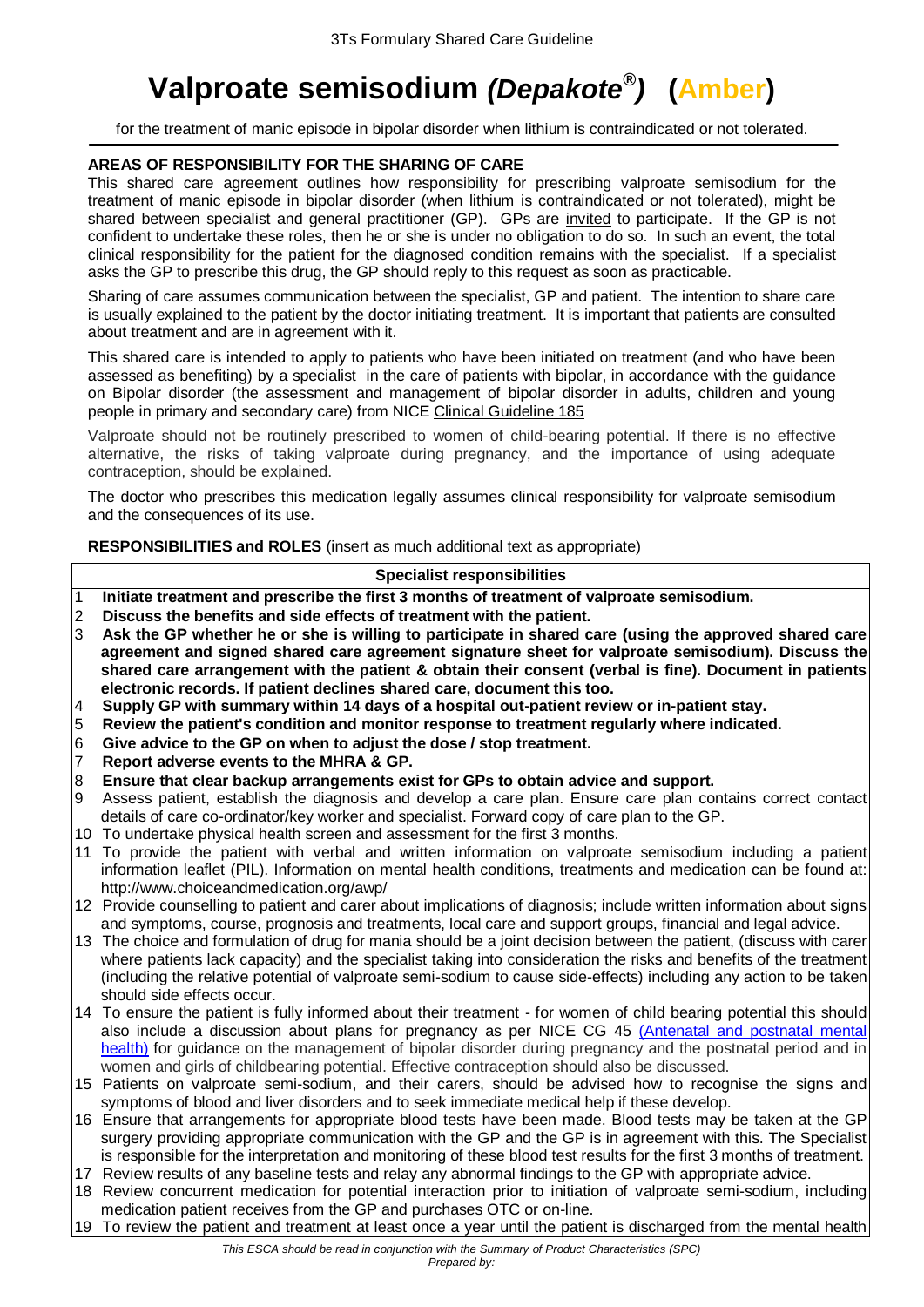service where this is possible.

- 20 To review patient / provide advice as requested via the GP or Primary Care Liaison Service as necessary
- 21 Discuss appropriate lifestyle issues e.g. healthy eating, with the patient.
- 22 Communicate promptly with the GP when treatment is changed.
- 23 Inform GP if any appointments are not attended.
- 24 Any verbal communication between primary care and the specialist team should be confirmed in writing

#### **General Practitioner responsibilities**

- 1 **Reply to the request for shared care as soon as practicable (preferably within 3 weeks of receipt of request) using the shared care agreement signature sheet for valproate semisodium.**
- 2 **Prescribe medicine at the dose recommended after the first 3 months.**
- 3 **Ensure compatibility with other concomitant medication.**
- 4 **Refer promptly to specialist when any loss of clinical efficacy is suspected (e.g. worsening of diseaserelated symptoms, new symptoms suggestive of disease recurrence or progression) or intolerance to therapy occurs.**
- 5 **Report to and seek advice from the specialist on any aspect of patient care that is of concern to the GP and may affect treatment.**
- 6 **Adjust dose / stop drug on the advice of the specialist.**
- 7 **Report adverse events to the specialist and MHRA.**
- 8 If the GP decides not to prescribe valproate semisodium, it should still be added to the patients repeat medication as a "non issued' item for information and safety purposes. The quantity should be set to \*0 or 1. On the dose line it should read: 'Hospital prescribing only. Do not prescribe'. This should also be done during the stabilisation period before GP takes over the prescribing (valproate semisodium is an enzyme inhibitor and may interact with other medication the patient is taking).
- Monitor response to treatment including changes in symptoms and behaviour.
- 10 Monitor patients physical health as detailed under monitoring. A copy of the results should be sent to the care coordinator and psychiatrist (to file in the secondary care records).
- 11 Once the patient has been discharged, advice may be sought from the Patient Care Liaison Service on any aspect of patients mental health that is of concern to the GP.
- 12 Monitor patients overall health and compliance with medication. Ask patient / carer about particular problems e.g. side effects, concerns about treatment.
- 13 To notify specialist of any relevant changes in other medications or clinical status.
- 14 To ensure that practice staff are aware that valproate semisodium refers to Depakote® and not Epilim; Patients with bipolar disorder and epilepsy are distinct populations. Particular caution when transcribing to patient medication records as products have different license indications and different strengths available.

# **Primary Care Liaison Service (PCLS) responsibilities**

- 1. Accept referrals by registered GPs in line with DoH guidance.
- 2. To advise the GP on appropriate action regarding any issues they may have on patient's management regarding shared care.
- 3. To try and resolve the issue(s) raised by the GP or to refer to the specialist team as appropriate.
- 4. Rapid & prioritised specialist mental health assessment with recommendation/s for care & treatment within multiple care pathways.
- 5. Determination of the nature & severity of mental health needs with consequent sign posting and pathway facilitation
- 6. Provide rapid and accessible ongoing support & advice to the non-specialist workforce

# **Patient's role**

- 1 Attend all appointments with GP and specialist.
- 2 Report to the specialist or GP if he or she does not have a clear understanding of the treatment.
- 3 Share any concerns in relation to treatment with medicine.
- 4 Inform specialist or GP of any other medication being taken, including over-the-counter or those purchased on-line.
- 5 Report any adverse effects to the specialist or GP whilst taking the medicine.

# **BACK-UP ADVICE AND SUPPORT**

| Contact details                     | Telephone No. | Bleep: | Fax:         | Email address: |
|-------------------------------------|---------------|--------|--------------|----------------|
| Specialist:                         |               |        |              |                |
| Care co-ordinator                   |               |        |              |                |
| <b>Primary Care Liaison Service</b> |               |        | 01793 836817 |                |
| Sandalwood Court, Swindon           | 01793 835787  |        |              |                |
| 8am - 8pm then Intensive service    |               |        |              |                |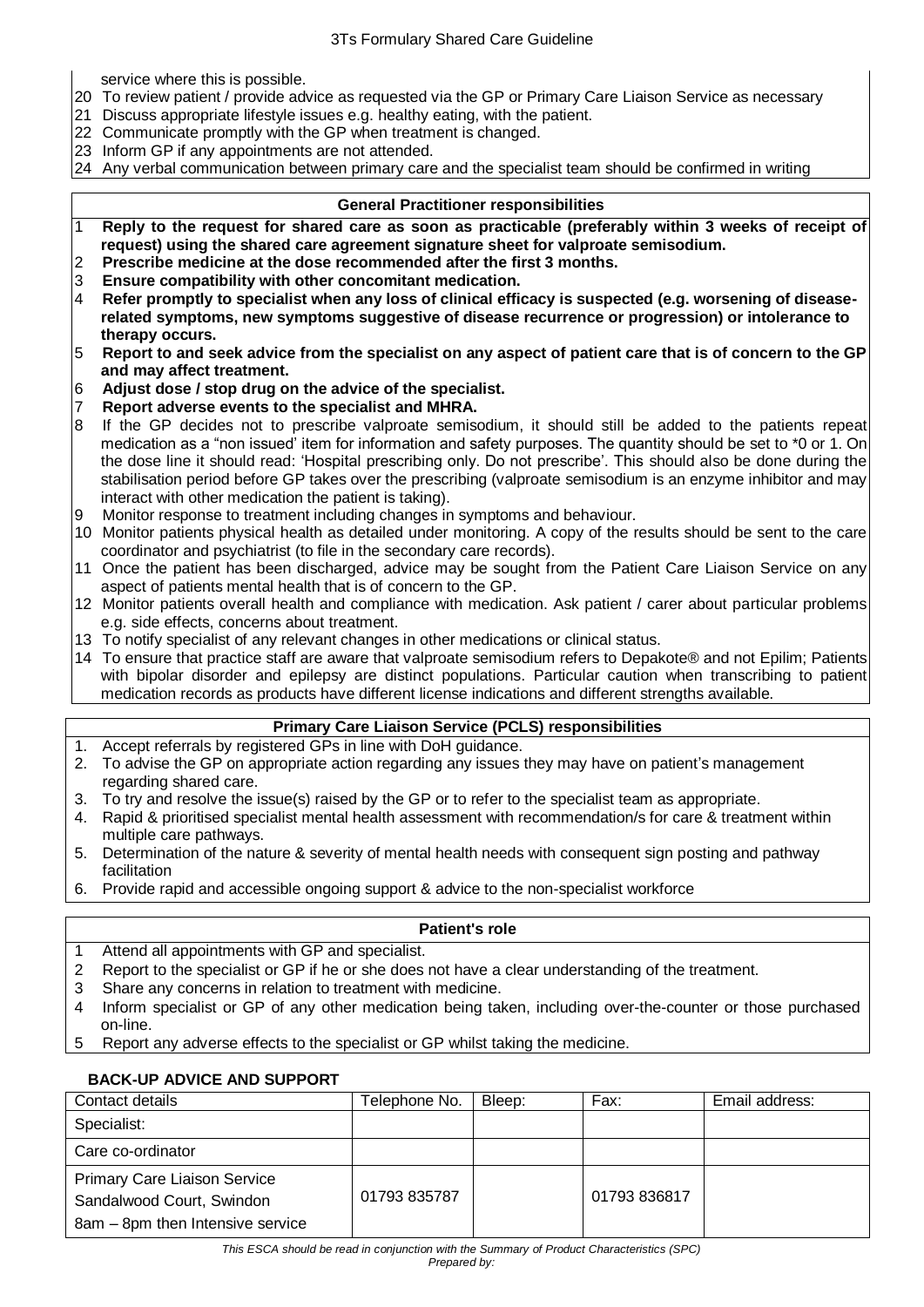#### **SUPPORTING INFORMATION**

# **Summary of condition (NICE [CG 185\)](http://www.nice.org.uk/guidance/cg185/resources/guidance-bipolar-disorder-the-assessment-and-management-of-bipolar-disorder-in-adults-children-and-young-people-in-primary-and-secondary-care-pdf)**

Bipolar disorder is a potentially lifelong and disabling condition characterised by episodes of mania (abnormally elevated mood or irritability and related symptoms with severe functional impairment or psychotic symptoms for 7 days or more) or hypomania (abnormally elevated mood or irritability and related symptoms with decreased or increased function for 4 days or more) and episodes of depressed mood. It is often comorbid with other disorders such as anxiety disorders, substance misuse, personality disorders and attention deficit hyperactivity disorder (ADHD). The peak age of onset is 15–19 years, and there is often a substantial delay between onset and first contact with mental health services. The lifetime prevalence of bipolar I disorder (mania and depression) is estimated at 1% of the adult population, and bipolar II disorder (hypomania and depression) affects approximately 0.4% of adults.

#### **Licensed indications**

Treatment of manic episode in bipolar disorder when lithium is contraindicated or not tolerated. The continuation of treatment after manic episode could be considered in patients who have responded to valproate semisodium (Depakote) for acute mania.

Valproate semisodium should not be routinely prescribed for women of child bearing potential.

#### **Expected / established place in local treatment pathway**

Valproate semisodium is licensed to be prescribed where lithium is contraindicated or not tolerated. Continuation of treatment of manic episodes in bipolar disorder should be adapted individually using the lowest effective dose which produces the desired clinical effect. If treatment is stopped the dose should be reduced gradually over at least 4 weeks.

#### **Dosage and administration**

For adults (18 years and over)

- The initial recommended daily dose is 750 mg daily in 2 to 3 divided doses, increased according to response.
- The mean daily dose usually ranges between 1000mg and 2000mg valproate semisodium.
- Patients receiving daily doses higher than 45mg/kg/day body weight should be carefully monitored.
- In clinical trials a starting dose of 20 mg valproate/kg body weight has also shown an acceptable safety profile.

Tablets should be swallowed whole with a drink of water, and not crushed or chewed.

# **Contra-indications and precautions for use**

- Active liver disease
- Personal or family history of severe hepatic dysfunction, drug related
- Hypersensitivity to valproate semisodium or any other ingredient of the preparation.
- Porphyria
- Care must be taken not to confuse valproate semisodium (Depakote) with sodium valproate (Epilim). Patients with bipolar disorder and epilepsy are distinct populations.
- Discontinuation should normally only be done under the supervision of a specialist in a gradual manner (over at least 4 weeks). This is due to the possibility of sudden alterations in plasma concentrations giving rise to a recurrence of symptoms. NICE has advised that generic switching of valproate preparations is not normally recommended due to the clinical implications of possible variations in plasma concentrations.
- **Liver dysfunction:** Severe liver damage, including hepatic failure sometimes resulting in fatalities, has been very rarely reported. Clinical symptoms are essential for early diagnosis.
	- Non specific symptoms, usually of sudden onset, include asthenia, malaise, anorexia, lethargy, oedema and drowsiness, which are sometimes associated with repeated vomiting and abdominal pain.
- **Pancreatitis:** which may be severe and result in fatalities, has been very rarely reported. Patients experiencing nausea, vomiting or acute abdominal pain should have a prompt medical evaluation (including measurement of serum amylase).
- **Haematological:** Blood tests (blood cell count, including platelet count, bleeding time and coagulation tests) are recommended prior to initiation of therapy or before surgery, and in case of spontaneous bruising or bleeding.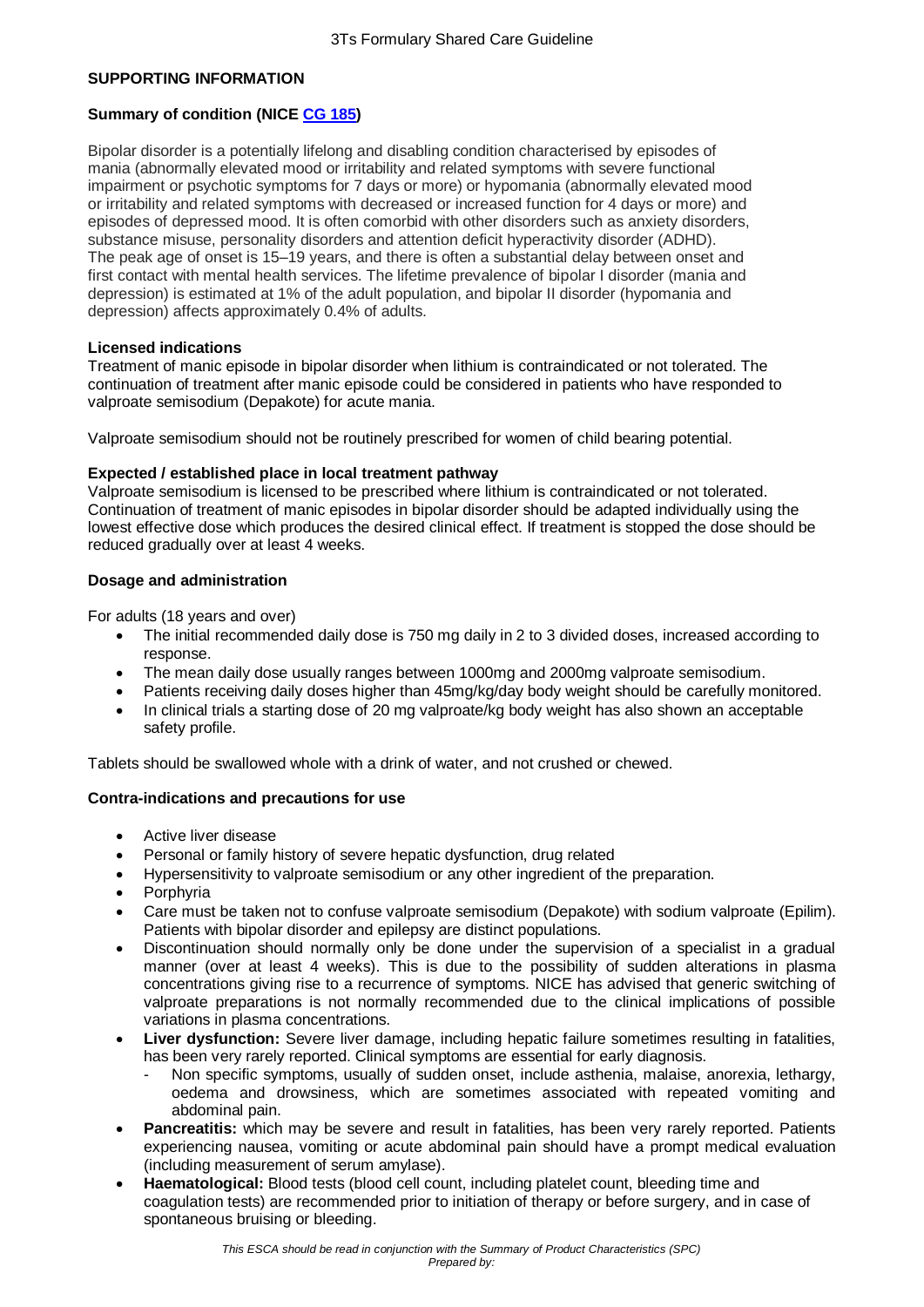- **Renal insufficiency:** In patients with renal insufficiency, it may be necessary to decrease dosage. As monitoring of plasma concentrations may be misleading, dosage should be adjusted according to clinical monitoring
- **Systemic lupus erythematosus:** Although immune disorders have only rarely been noted during the use of valproate semisodium, the potential benefit of this drug should be weighed against its potential risk in patients with systemic lupus erythematosus.
- **Hyperammonaemia:** When a urea cycle enzymatic deficiency is suspected, metabolic investigations should be performed prior to treatment because of the risk of hyperammonaemia with valproate semisodium.
- **Weight gain**: Valproate semisodium very commonly causes weight gain, which may be marked and progressive. Patients should be warned of the risk of weight gain at the initiation of therapy and appropriate strategies should be adopted to minimise it.
- **Pregnancy:** Valproate semisodium should not be routinely prescribed for women of child bearing potential (See [SPC](http://www.medicines.org.uk/emc/medicine/25929#CLINICAL_PRECAUTIONS) for full details).
- **Diabetic patients:** Valproate semisodium is eliminated mainly through the kidneys, partly in the form of ketone bodies; this may give false positives in the urine testing of possible diabetics.

#### **Special recommendations Pregnancy**

- Valproate increases the risk of neural tube defects (mainly spina bifida and anencephaly) from around 6 in 10,000 pregnancies in the general population to around 100 to 200 in 10,000. It also has effects on the child's intellectual development. Many pregnancies are unintended and/or not confirmed until after the 28th day (when the neural tube closes) so care is needed when prescribing the drug.
- Valproate should not be prescribed to women younger than 18 years because of the risk of polycystic ovary syndrome and increased risk of unplanned pregnancy in this age group.
- If a woman who is taking valproate is planning a pregnancy, or is pregnant, she should be advised to stop taking the drug. Where appropriate in the treatment of bipolar disorder, an alternative drug (usually an antipsychotic) should be considered.
- If there is no alternative to valproate, doses should be limited to a maximum of 1 gram per day, administered in divided doses and in the slow release form, with 5 mg/day folic acid. However, it is not clear how the serum level of valproate affects the risk of abnormalities.

# **Side-effects**

*Please note that the following convention has been used for the classification of side-effects: very common ( 1/10), common (≥ 1/100 to <1/10), uncommon (≥ 1/1,000 to <1/100), rare (≥ 1/10,000 to <1/1000) and very rare (<1/10,000).*

Refer to the SPC for a full list of adverse effects & further information [http://www.medicines.org.uk](http://www.medicines.org.uk/) and the current BNF.

This medicine does not have black triangle (▼) status. Serious suspected reactions (even if well recognised or causal link uncertain) should be reported to the MHRA.

Refer patient back to the specialist if any of these side-effects cause concern.

# **Very Common** (> 1%) Nausea, tremor

**Common** (>1 % and <10%) Liver injury, gastralgia, diarrhoea, headache, extrapyramidal disorder, confusional state, agitation, aggression, hyponatraemia, anaemia, thrombocytopenia, dysmenorrhoea, weight gain, alopecia (transient and/or dose related), memory impairment, nystagmus.

Gastrointestinal disorders (nausea, gastralgia and diarrhoea) frequently occur at the start of treatment and are often transient.

Transient asymptomatic elevations of hepatic enzymes have been seen occasionally, especially in early treatment. Hyperammonaemia rarely reported and severe liver damage, including hepatic failure sometimes resulting in fatalities, has been very rarely reported.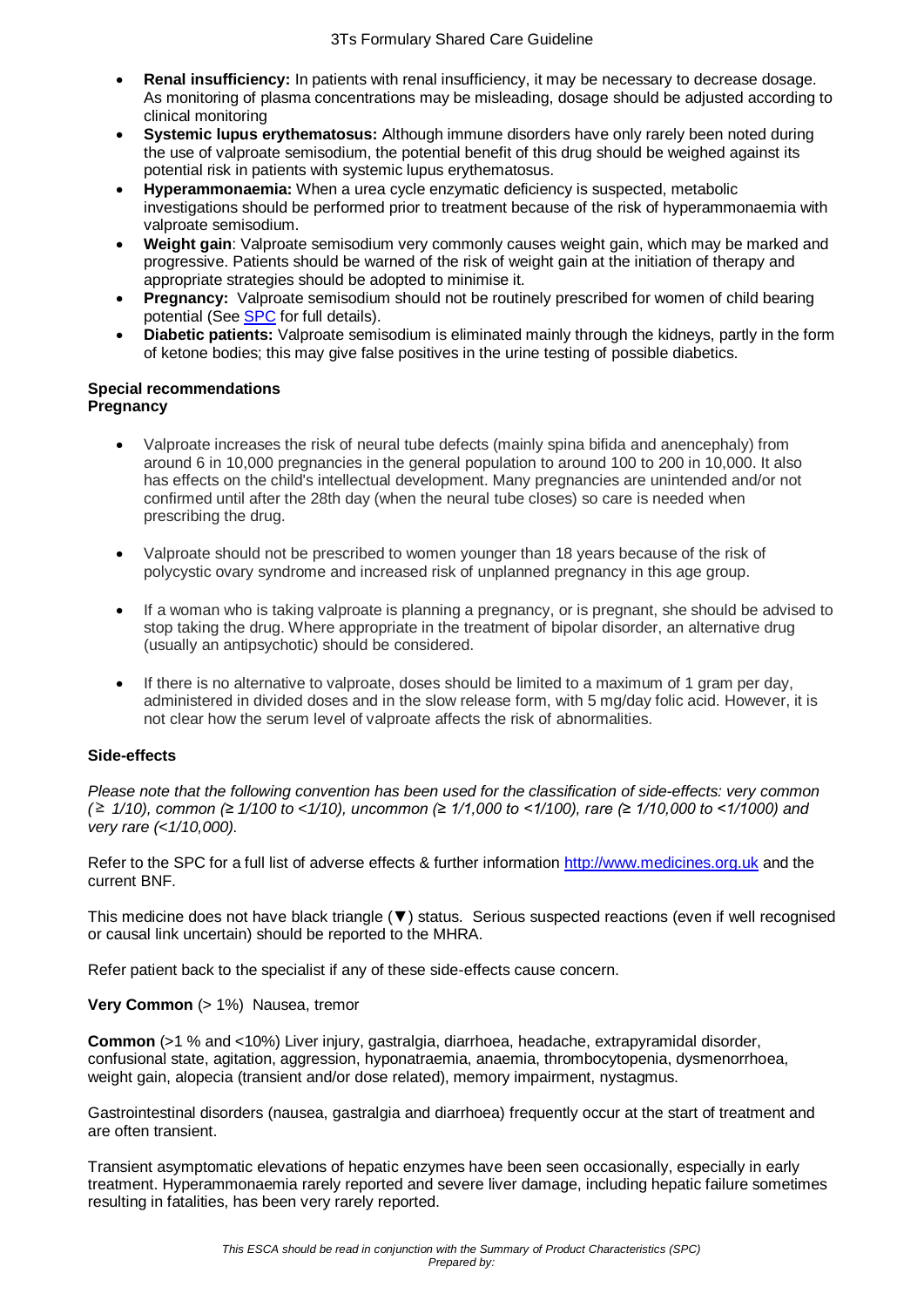#### **Referral back to specialist**

- there is a poor or partial response to treatment
- the person's functioning declines significantly
- treatment adherence is poor
- the person develops intolerable or medically important side effects from medication
- comorbid alcohol or drug misuse is suspected
- the person is considering stopping any medication after a period of relatively stable mood
- a woman with bipolar disorder is pregnant or planning a pregnancy.
- Any change in mood or development of suicidal thoughts likely to indicate a significant deterioration in the patients condition.
- Development of spontaneous bruising or bleeding.
- Renal and hepatic impairment refer back for specialist advice dosage adjustment necessary.
- Breast feeding refer back for specialist advice

# **Advice to patient**

- Patients should be warned of the risk of transient drowsiness, especially in cases of polytherapy or association with benzodiazepines.
- Patients must inform the DVLA in the event of a manic episode and they are then advised to cease driving. They should also inform the DVLA about regular medication. It's a duty of the prescriber to ensure the patient is aware of this obligation. A patient whose mental state is stable may however drive safely (with the agreement of the DVLA) on valproate if they are not unduly sedated.
- Gradual discontinuation is generally recommended to avoid the risk of acute withdrawal syndromes or rapid relapse. If contemplating discontinuing at least 4 weeks tapering reducing dosage is recommended. If the patient stops the medication without medical advice please refer to the specialist psychiatrist.
- For female patients of child bearing potential see under 'Pregnancy' above.

| <b>Parameter</b>                      | <b>Frequency of monitoring</b> |                       |              |                                                   |  |
|---------------------------------------|--------------------------------|-----------------------|--------------|---------------------------------------------------|--|
|                                       | <b>Baseline</b>                | At start (1<br>month) | At 6 months  | <b>Annual review</b>                              |  |
| Blood pressure                        |                                |                       |              |                                                   |  |
| Diet, nutritional status and level of |                                |                       |              |                                                   |  |
| physical activity                     |                                |                       |              |                                                   |  |
| <b>ECG</b>                            | ✓                              |                       |              | If indicated by<br>history or clinical<br>picture |  |
| Fasting blood glucose                 |                                |                       |              |                                                   |  |
| Full blood count                      | ✓                              | ✓                     | ✓            |                                                   |  |
| Glycosylated haemoglobin              |                                |                       |              |                                                   |  |
| *Lipid Profile                        | ✓                              |                       |              |                                                   |  |
| Liver function                        |                                |                       | $\checkmark$ |                                                   |  |
| Pulse                                 |                                |                       |              |                                                   |  |
| Fasting blood glucose                 |                                |                       |              |                                                   |  |
| Renal function                        |                                |                       |              |                                                   |  |
| Thyroid function                      |                                |                       |              |                                                   |  |
| Weight or BMI                         |                                |                       |              |                                                   |  |
| Smoking status and alcohol use        |                                |                       |              |                                                   |  |

# **Monitoring**

Secondary care to do physical health monitoring at baseline and at start of treatment.

Primary care to do physical health monitoring at 6 months and as part of annual review.

- **Primary care to seek specialist advice from secondary care if results are abnormal**.
- Plasma levels to be done only in exceptional circumstances.
- People with bipolar have higher levels of physical morbidity and mortality than the general population  $3$ .
- $\bullet$  Weight gain can also be exacerbated by other drugs such as olanzapine and clozapine  $^4$ .